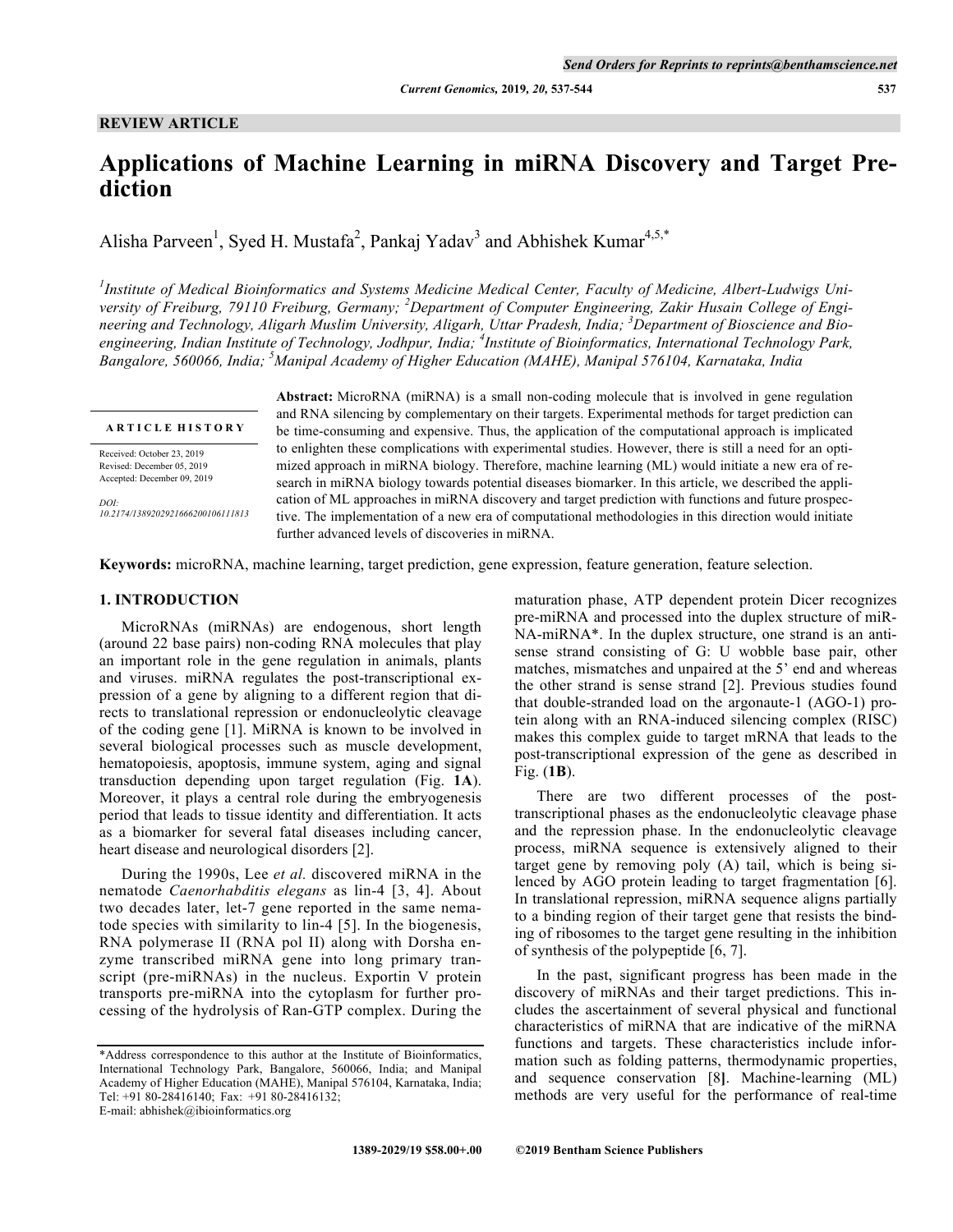

**Fig. (1). Overview of microRNA biology. A. Biogenesis of microRNA.** Intergenic miRNAs are transcribed by RNA polymerase II or III, that generates a primary miRNA molecule (pri - miRNA), and processed by a microprocessor complex comprised of DGCR8 and Drosha into a precursor miRNA (pre - miRNA). Pre - miRNAs are exported to the cytoplasm in a transporter containing Exportin 5 and Ran - GTP nucleocytoplasm. Intronic miRNA is transcribed by RNA polymerase II as part of the precursor mRNA (pre - mRNA). The miRNA sequence is excised by spliceosomal components or the microprocessor from the pre-mRNA in order to release an exported mirtron or pre-miRNA. Alternatively, a primary miRNA (pri - miRNA) is released to generate pre - miRNA by microprocessor cleavage. **B. Post-transcriptional phase.** microRNA induce transcriptional repression and cleavage of the target gene and involve in different biochemical pathways. (*A higher resolution / colour version of this figure is available in the electronic copy of the article*).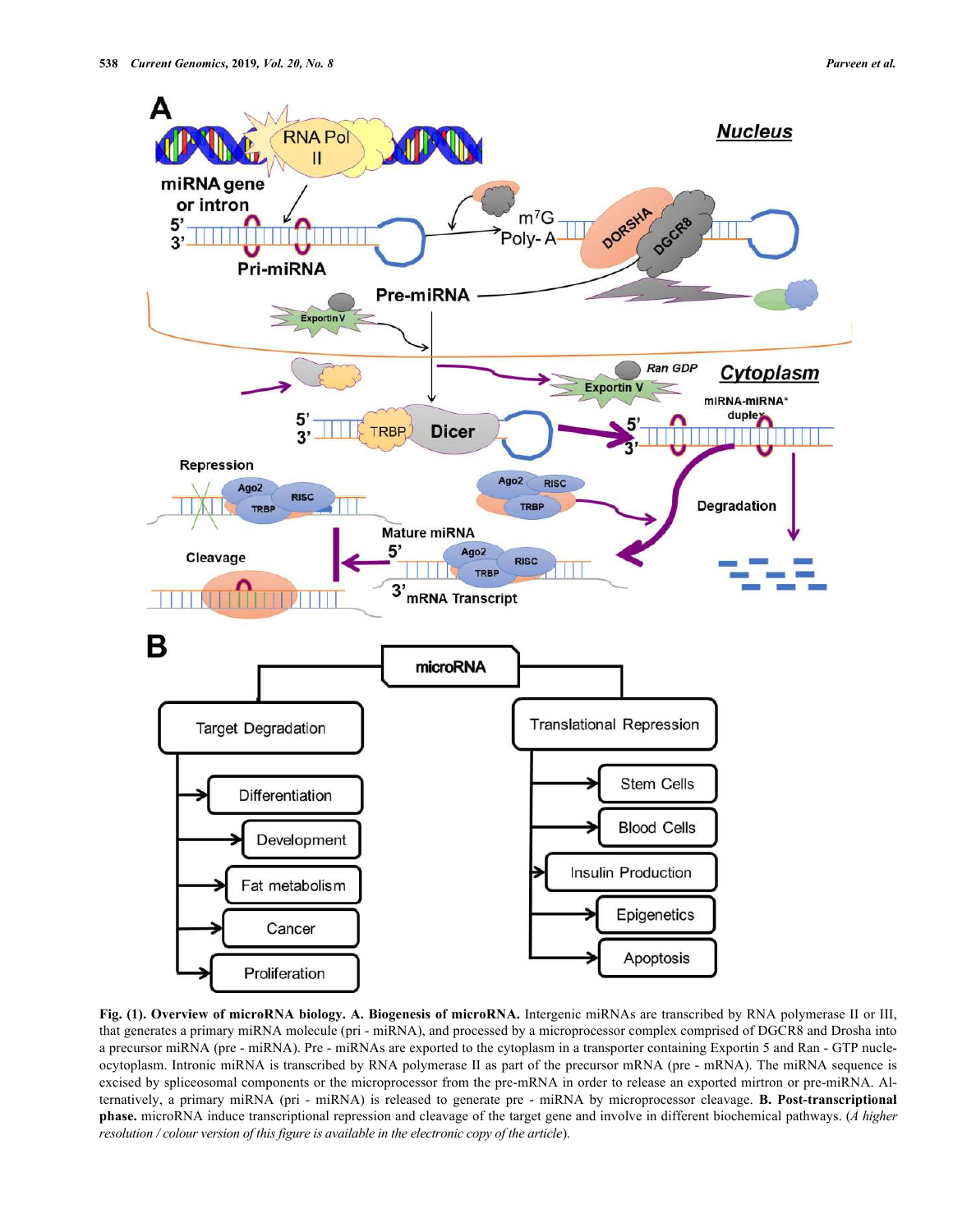predictive and analytical study in the identification of miR-NA and their target genes which are involved in different diseases [9]. This article presents the recent advancement in the implementation of the ML in the field of microRNA biology and biomedical research. Furthermore, we present the fundamental concept behind various classification methods including supervised and unsupervised approaches.

## **2. APPLICATION OF MACHINE LEARNING IN MicroRNA IDENTIFICATION**

The generalized process for the application of machine learning in miRNA identification is shown in Fig. (**2**) and summarized in Table **1**. The machine learning approach involves several steps in training the miRNA identification classifier as summarized:

- a) To train the classifier model, data mining is a crucial step in the extraction and identification of features from a dataset.
- b) In the generation of the positive dataset, the hairpin sequence of miRNA extracted from experimentally verified databases [10] undergoes several levels of filtration to improve the high confidence positive set.
- c) The negative dataset is equally important to train the classifier, so that it can easily distinguish between negative and positive datasets. The excess amount of negative dataset and positive dataset can create overfitting and underfitting model, respectively. For instance, the positive sample dataset should consist of miRNA duplexes derived from experimentally validated miRNAs. To avoid redundant information, only one miRNA duplex should be included in the positive sample set if both the 5' and 3'

strands of the miRNA duplex are functional. The negative samples should consist of pseudo miRNA duplexes derived from segments randomly selected from premiRNA hairpins. The miRNA secondary structure can be predicted using RNAfold package as implemented in Vienna software [11].

- d) Learning classifier is trained after the generation of positive and negative datasets. Also, a different algorithm based on the prediction of the mature miRNA sequences can generate features.
- e) Different features are measured to train the classifier by different platforms and to build a model for identification of miRNA sequence. For example, Scikit-learn python package and Keras package for deep learning [12].
- f) The best classifier model for the identification of miRNA is selected based upon the cross-validation results.

#### **3. SUPPORT VECTOR MACHINE (SVM)**

Support vector machine (SVM) is a popular discriminative classifier that has shown to be an efficient classifier model in dealing with classification problems. SVM takes labeled data as input and it generates decision hyperplanes [13]. Fig. (**3**) evaluates a linearly separable 2D axis cartesian plane between two classes with multiple linear lines, which is a solution to the problem. The same concept is applied to problems where more than two categories have to be classified. Therefore, the goal of the SVM is to find the optimal linear line that passes to possible all data points [13]. SVM learning problem is based on generating an optimal solution for multiple existences of lines that generate the largest



**Fig. (2). Generalized steps involved in training machine learning classifier.** Learning classifier model involved in 2 different phases: Training stage and testing stage to generate an accurate and robust model.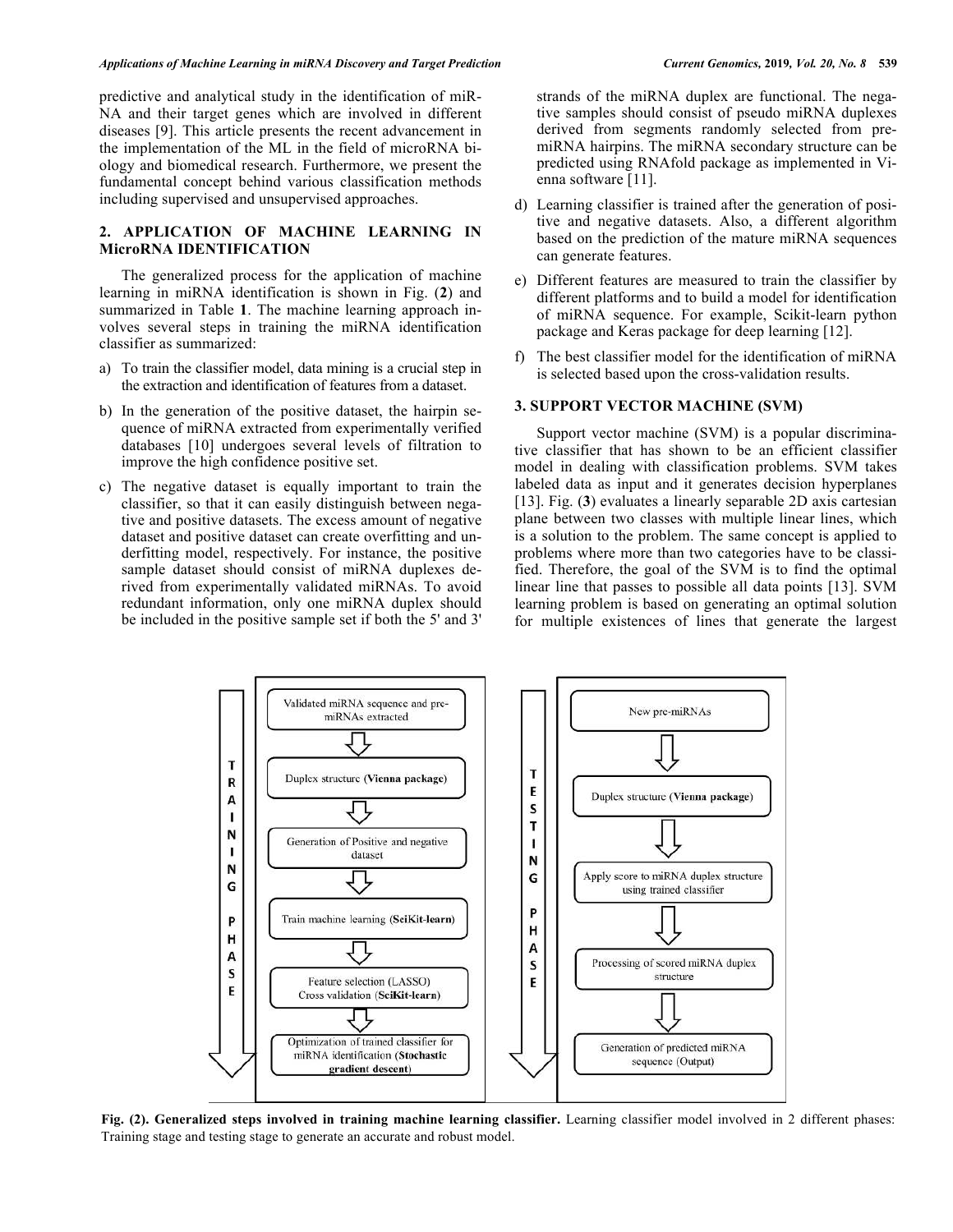| <b>A. miRNA Prediction</b>        |                                 |                                         |                                                              |                                                                 |  |
|-----------------------------------|---------------------------------|-----------------------------------------|--------------------------------------------------------------|-----------------------------------------------------------------|--|
| <b>Tools</b>                      | Algorithm                       | <b>Positive</b>                         | <b>Negative</b>                                              | <b>Feature</b>                                                  |  |
| miR-abela                         | <b>SVM</b>                      | miRBase                                 | Coding region                                                | Structure                                                       |  |
| Triplet-SVM                       | <b>SVM</b>                      | Rfam                                    | Pseudo miRNA hairpin                                         | Structure and sequence feature                                  |  |
| miPred                            | Random forest                   | Registry database                       | Pseudo miRNA hairpin                                         | Structure and thermodynamics                                    |  |
| ProMir                            | Probabilistic colearning        | Mature pre-miRNA                        | Randomly extracted stem loop                                 | Structure, thermodynamics, and<br>sequence                      |  |
| MiRRim                            | Hidden Markov Model             | Conserved miRNA                         | Non-conserved, moderately conserved,<br>and highly conserved | Sequence alignment                                              |  |
| <b>HHMMiR</b>                     | Hidden Markov Model             | microRNA registry                       | Coding region                                                | Structure and thermodynamics                                    |  |
| <b>B. Target Prediction</b>       |                                 |                                         |                                                              |                                                                 |  |
| <b>Tools</b>                      | Algorithm                       | <b>Positive</b>                         | <b>Negative</b>                                              | <b>Feature</b>                                                  |  |
| <b>MBSTAR</b>                     | Random forest                   | miRBase                                 | Randomly generated                                           | Sequential and Structural                                       |  |
| NbmiRTar                          | Naïve Bayes                     | Tarbase                                 | Probability Randomization                                    | Sequence                                                        |  |
| TargetBoost                       | Genetic Programming             | let-7, lin-4, miR-13a,<br>and bantam    | Random string with same frequency                            | Sequence                                                        |  |
| TarpmiR                           | Random forest                   | <b>CLASH</b>                            | Reshuffling site of target site                              | Structure                                                       |  |
| DeepTarget                        | <b>Recurrent Neural Network</b> | miRecords and miR-<br><b>Base</b>       | Mocking in alignment                                         | Sequence                                                        |  |
| TargetMiner                       | <b>SVM</b>                      | miRecords                               | Randomly generated                                           | Seed                                                            |  |
| C. Functional annotation of miRNA |                                 |                                         |                                                              |                                                                 |  |
| <b>Tools</b>                      | Algorithm                       | <b>Positive</b>                         | <b>Negative</b>                                              | <b>Feature</b>                                                  |  |
| $GenMiR++$                        | Bayesian learning               | Tarbase and<br>miRecords                | Negative correlation in expression profiles                  | Sequence and expression data                                    |  |
| Joung et al.                      | Probabilistic learning          | Expression profile                      | Low profile expression data                                  | Parametric adjusted population<br>size, and minimum subset size |  |
| Tran et al.                       | Rule based                      | Expression profile<br>from human cancer | Randomly generated                                           | Alignment                                                       |  |

## **Table 1. Summary of different tools of microRNA prediction, target prediction and functional annotation.**



**Fig. (3). Support vector model (SVM)-based classification.** This shows the basic form of linear classification problem of two data points that generate a linear model (as depicted inline). (*A higher resolution / colour version of this figure is available in the electronic copy of the article*).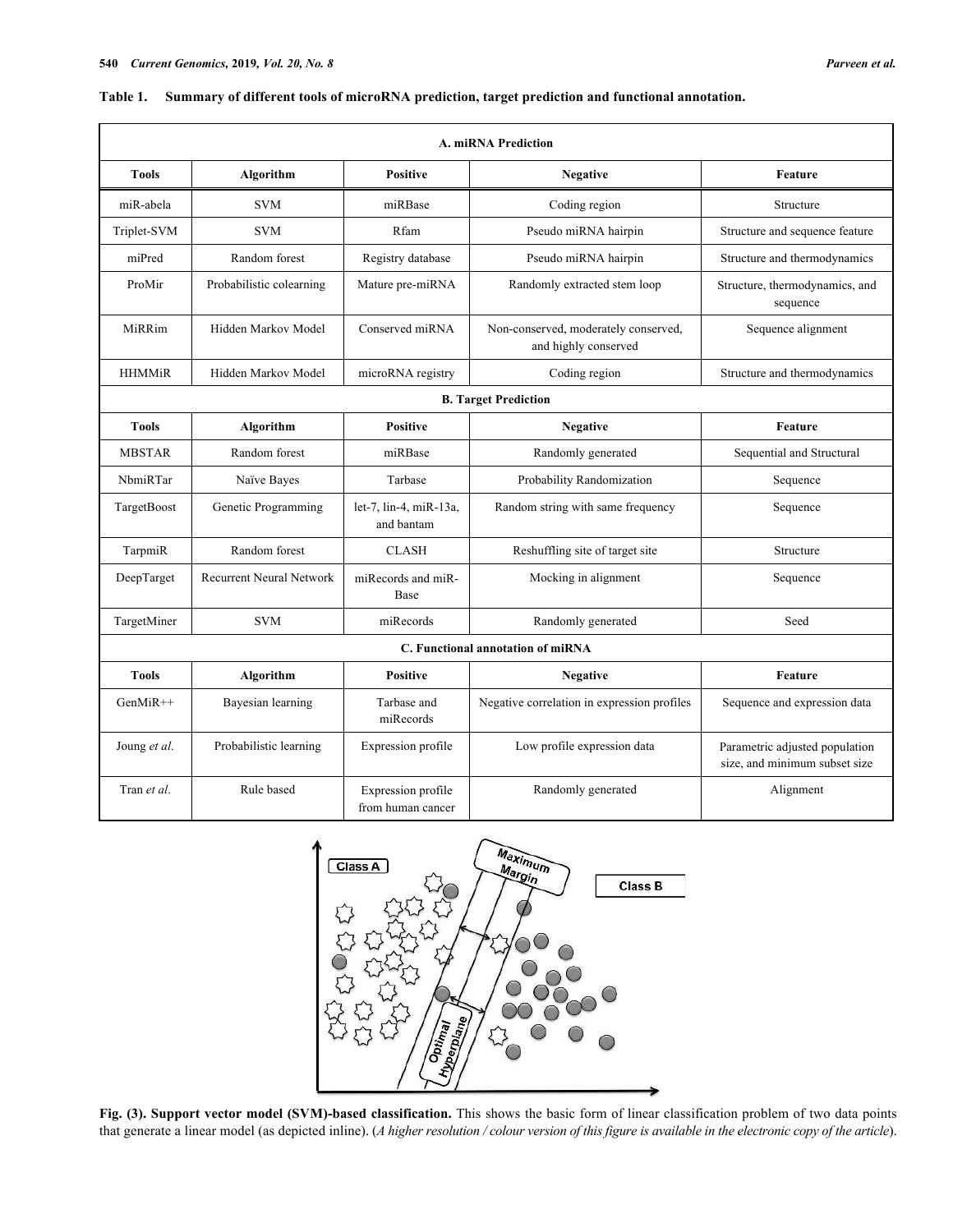minimum distance to labelled data. Based on the SVM, there are several methods for identification of miRNAs sequence as described below:

- a) **miR-abela** is based on the SVM classifier program for predicting mammalian miRNAs and it has shown high specificity for a dataset of 40 pre-miRNAs. The features involved in the pre-miRNA sequence prediction included thermodynamic energy, loop length, conservation and stem length. However, this algorithm has low specificity for the identification of a mature miRNA sequence [14].
- b) **Triplet-SVM** has a triple set of nucleotides to generate structural and sequential feature properties that indicate the pairing state of every three adjacent nucleotides in which true miRNAs sequence lies and is separated by pseudo hairpins [15]. It has illustrated more accuracy for genomic data of animals as compared to lower species based on classifier performance [15].
- c) **RNAz** is based upon selected features such as thermodynamic stability, conservation and sequential and structural properties in predicting structural noncoding RNAs and cis-acting regulatory elements of mRNAs. It can be used to detect functional RNA structures deployed in genome-wide screens. This algorithm has a high sensitivity, but it also has a high type I error rate [16].

## **4. HIDDEN MARKOV MODEL (HMM)**

The Hidden Markov Model (HMM) is a statistical model using the probabilistic distribution for modeling time series data. HMM can be applied to a stochastic process having unobservable hidden states. HMM-based algorithms are frequently applied for miRNA identification [17].

- a) **ProMir** is a web server for the generation of the noncoding miRNA query sequence. ProMir method is trained with loop-based features generated based upon a probabilistic score. ProMir II is an optimized version method used to identify both conserved and nonconserved miRNA sequences. The latest version of Pro-Mir implements miRNA identification score and several filtering criteria that include free energy, GC content and conservation [18].
- b) **MiRRim** uses the evolutionary and structural features as a multidimensional vector to train the classifier. In the miRNA structure, the stem region is more conserved than the loop region and their corresponding surrounding regions are also less conserved across different species [19].
- c) **HHMMiR** uses thermodynamic energy, similar to RNAfold program [11], as selected features to train hierarchical HMM classifier to predict hair-loop structure of miRNA, which lacks the evolutionarily conserved feature. This method has high sensitivity and specificity for determining functional roles of the miRNAs [20].

## **5. NAÏVE BAYES**

Naïve Bayes is a simple probabilistic classifier based on applying Bayes' theorem with strong (naïve) independence assumptions. A more descriptive term for the underlying probability model would be the "independent feature model".

In simple terms, a naïve Bayes classifier assumes that the presence (or absence) of a particular feature of a class is unrelated to the presence (or absence) of any other feature. Depending on the probability model, Naïve Bayes classifiers can be trained very efficiently in a supervised learning setting [21].

- a) **BayesMirFind** was created for the identification of miRNA sequence in *C. elegans* and mice. It uses a comparative post-filtering technique on a large set of sequential and structural features providing >80% of sensitivity and >90% of specificity. However, overall classifier performance is poor as compared to other algorithms [21].
- b) **miR-KDE** was developed by Chang *et al.* and is based on the classification problem. For extraction of premiRNAs in humans, this method uses the hairpin sequence and structural features collected from previously published work. miR-KDE incorporates a variable kernel density method to classify RNA sequence from a generated set of features. Experimentally verified pre-miRNA is collected from 40 species to evaluate the overall performance of the classifier [22].

#### **6. APPLICATION OF LEARNING CLASSIFIER IN THE TARGET PREDICTION**

Previous research shows that miRNA sequence has a seed region, which is 6-8 nucleotide in length that aligns at the 5′ end of the mature mRNA [8]. The binding of miRNA to target is an important feature by different pairing sites (Fig. **4**). Thus, linear development in the amount of data in genomics and proteomics needs accurate and precise prediction algorithm unlike rule-based traditional methods [9]. In the rule-based prediction, the algorithm determines whether user-provided miRNA sequences are not manually created; rather generate characteristics trained to learn classifier [23].



**Fig. (4). Features involved in microRNA-target.** For a training classifier model, different features generation is involved in microRNA-target interactions such as sequence, structural, thermodynamic and functional feature of alignment. (*A higher resolution / colour version of this figure is available in the electronic copy of the article*).

Several machine learning-based miRNA target prediction algorithms were developed in the last decade. The general process in target prediction has been as follows:

a) For each miRNA, identify the putative binding site from the validated target (as positive) and non-target (as nega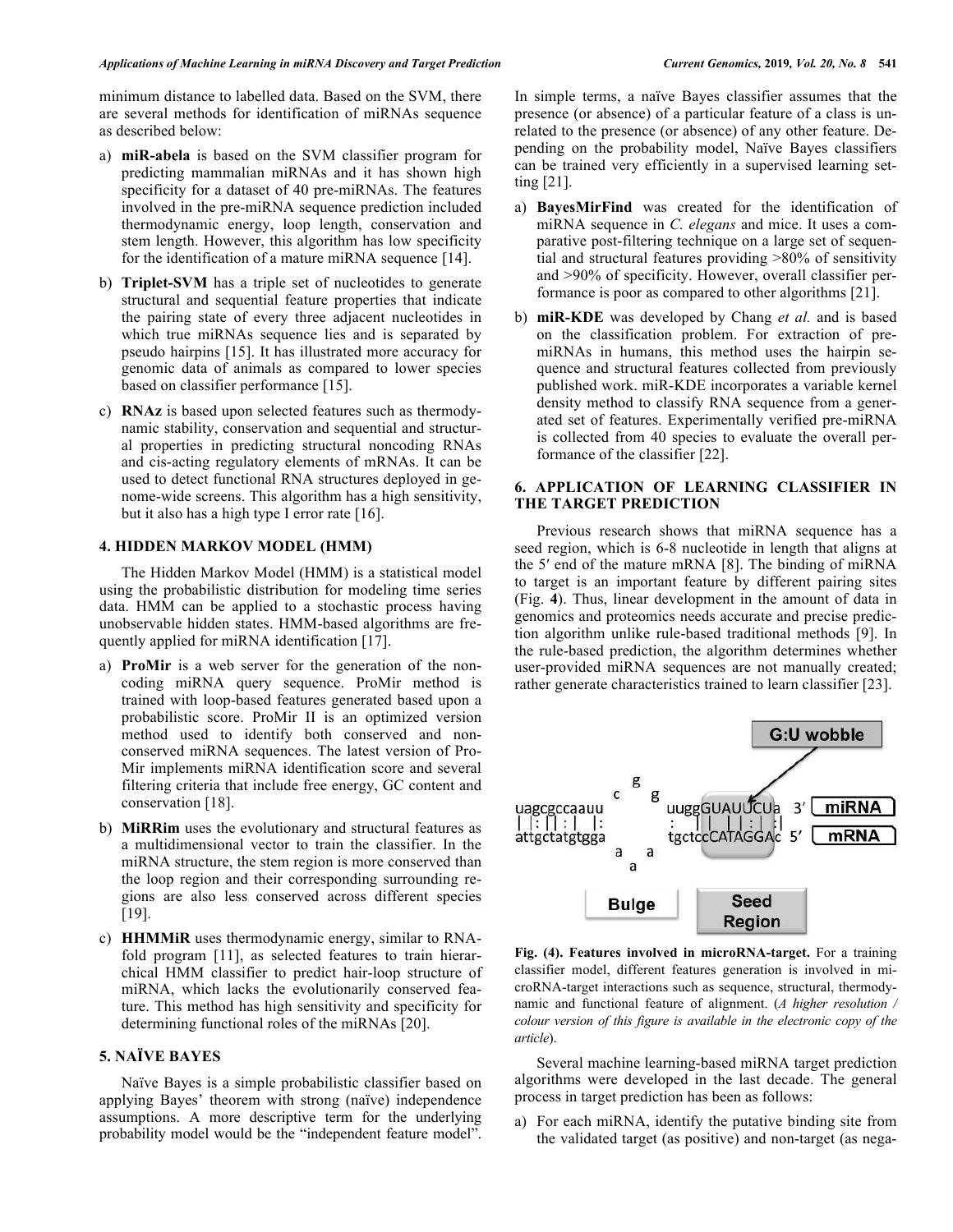tive) mRNAs based on seed site complementarity and other features such as thermodynamics energy and global alignments.

- b) Extract or identify features from these interactions (irrespective of whether they are functional or not).
- c) Train a classifier to distinguish between target and nontargets.
- d) For an unknown miRNA-mRNA pair, use the classifier to label it as positive (target) or negative (non-target).

A few of the popular machine learning-based algorithm in target prediction are described below:

- a) **MBSTAR** is based on the random forest (RF) algorithm with a combination of 31 structural and 340 sequence features and that are applied to an unsupervised learning algorithm to select 40 putative features for miRNAmRNA interaction. After 5-fold cross-validation, the top six different multiple instance learning (MIL) techniques are considered to evaluate the classifier. After performing an analysis of different learning classifiers, the RF was shown to have the highest accuracy. For further analysis, MBSTAR shows more putative binding sites in nucleotide conversion in biological sequence. This method is generated from mature miRNA sequences downloaded from miRBase database and 3UTRs sequence of mRNA for feature extraction [24].
- b) **TarPmiR** detects miRNA and their corresponding target sites by the application of random forest by the integration of six regular features and seven other newly generated features for a prediction. For the generation of the negative dataset, TarPmiR applies random application in the target site with equal expression level and molecular functions. The selection of proper negative dataset is based on a different parameter per se no overlapping between positive sites and negative sites and low binding energy. To evaluate the learning classifier, TarpmiR shows good results with the PAR-CLIP dataset in a human HEK293 cell line [25].
- c) **DeepTarget** is the combination of both supervised and unsupervised learning methods. This method relies on the application of autoencoder to generate target prediction by utilizing a sequence-based interaction feature to train the recurrent neural network (RNN) model. DeepTarget has a high level of accuracy and eliminates the necessity of manually curated features for prediction. The appearance of pattern nucleotide positions in the RNN layer corresponds to interaction. DeepTarget delivers a quantum leap in the longstanding challenge of robust miRNA target prediction (Website, http://data.snu.ac.kr/pub/deep Target/).
- d) **NBmiRTar** is a Naïve Bayes classifier learning approach. To train this classifier, features are extracted from the seed and out-seed regions filtered from the output of miRanda tool. In this approach, incorporation of these in seed and out-seed structural and sequential features improves the performance of NBmiRTar. These artificial mature miRNAs consist of a random string of nucleosides A, C, G and U with a probability of 0.34, 0.19, 0.18 and 0.29, respectively, that are not consistent with

the base frequencies in true miRNAs. Several parameters based on free energy and conservation are applied to artificial interaction for the production of a negative dataset, which is further used as input to the classifier [26].

## **7. MACHINE LEARNING IN FUNCTIONAL CHAR-ACTERIZATION OF miRNA**

In an early section, we have provided a brief overview of several different machine learning-based methods in the identification of miRNA and the target prediction. In a broad range of genomics, machine learning is a useful tool for interpretation of a large amount of genomics data [27]. Functional annotation helps miRNA research. In this section, we provide functional information and involvement of miRNA in cancer and other disease pathways using machine-learning techniques. Functional analysis that reveals the involvement of miRNA in several physiological processes are essential for determining the association with diseases [28]. miRNA is an emerging therapeutic agent against diseases. Therefore, several databases have been developed in past few decades that provide functional information of miRNA such as DA-VID [29] which is a knowledge-based visualization of functional annotation of miRNA. Another online database is miRDB [30] that is based on functional information of miR-NA target prediction sequence. There are two statistical tools for evaluation of miRNA functions in different diseases, namely MAGIA (miRNA and genes integrated analysis) [31] and FAME (Functional Assignment of miRNAs *via* Enrichment) [32]. These methods have several limitations due to the dependence on target prediction. The main disadvantage of these approaches is that they are unable to predict whether miRNA binds outside the binding region. Due to this, these approaches are not able to predict functional analysis beyond the binding region. GenMiR $++$  is a generative Bayesian interface that has high sensitivity and it is used to evaluate the expression profiles. GenMiR++ provides a balanced score between predicted and other generated miRNA target interactions and identifies their functional annotation. To test the performance of this approach, the dataset of biological process (BP) annotations from the gene ontology (GO) annotation database is collected to test the performance of the classifier. GenMiR++ is more consistent with high score confidence on the set of predicted functional targets from the sequence-based predictions [33].

## **8. FURTHER DIRECTIONS**

With the extensive increment in novel discoveries of therapeutic, an identified biomarker must undergo trained validation procedure before undergoing clinical trials. For example, in recent studies, scientists executed the application of advanced learning techniques to determine the stability of Tarcolimus (immunosuppressive drug) in renal transplantation [34].

Recently, deep learning is receiving more attention in the domain of genomics. In the past, pharma companies have been trying to develop new learning technology that resulted in Deep genomics costing approx. \$13 million and iCarbonX. Due to this high-end learning technology, scientists have advanced knowledge in understanding of human genome in a much faster and accurate way.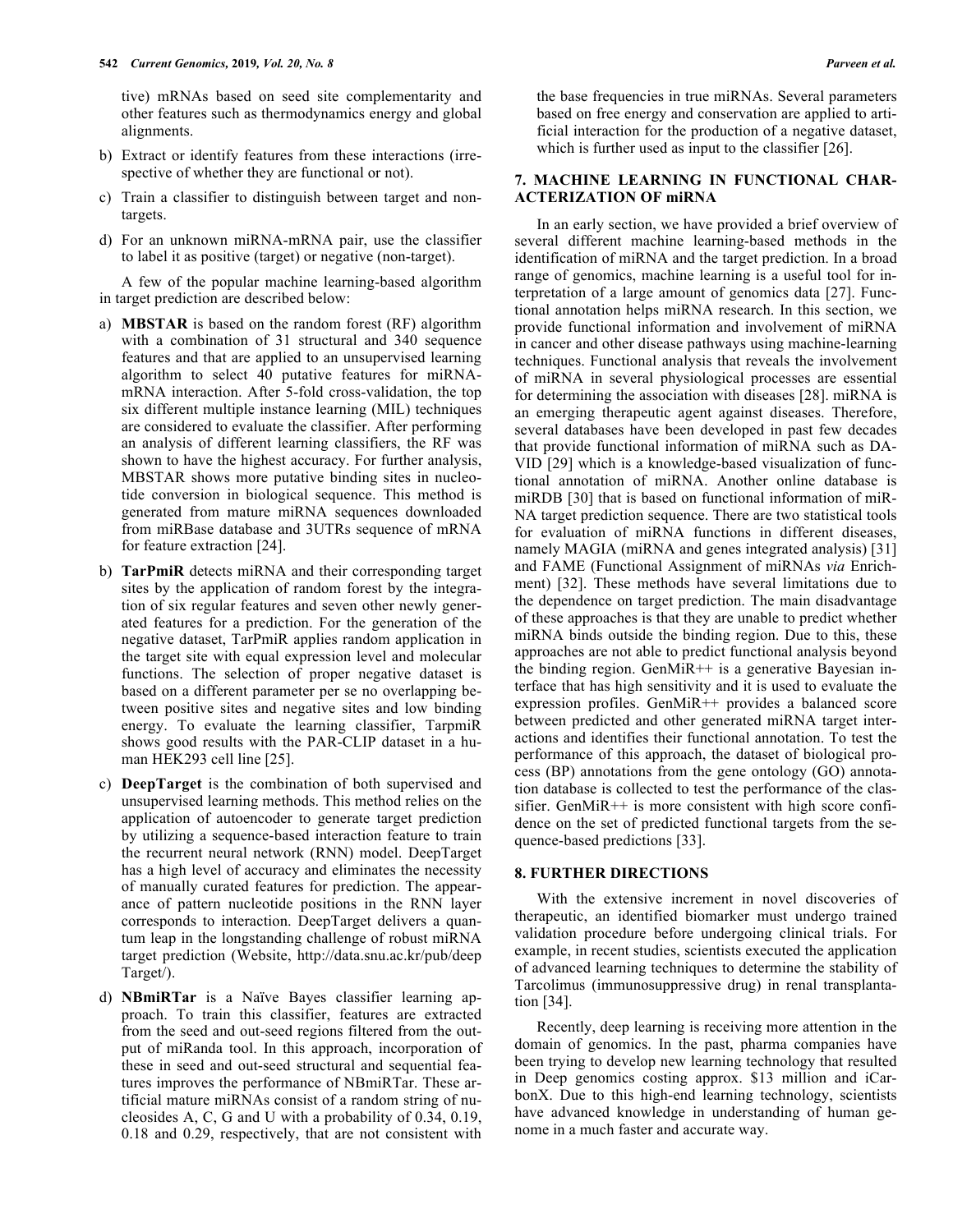Chen *et al.* carried out an investigation for the improvement of the accuracy of metabolism defects using the advanced learning model [35]. This study was primarily covered with chemical compounds that involve in specified conditions reduced false positive rates for *e.g.*, phenyl ketonuria decline false positive rates from 21 to 2, hypermethioninemia from 30 to 10 data point, and 2-methyl crotonyl-CoA-carboxylase reduced from 209 to 46 deficiency [35].

The applications of ML have diverse importance in genomics and personalized medicine that generate fast and accurate models before undergoing further clinical trials, more than traditional medicine. Companies are expecting to adopt advanced learning technology to know more about unsolved queries in their related field.

#### **CONCLUSION**

Discovery in miRNA has brought forth a new era in the field of molecular biology across the world. This discovery excited researchers and there have been aggressively taken a peak in the development of computational biology approaches in miRNA biology. An enormous amount of genomic data has been generated from molecular biology technique like next-generation sequencing, microarray, *etc*. This application has overcome the difficulties of experimental procedures involved in miRNA discovery and target predictions but also the limitation of conservation-based computational approaches. Several ML approaches like SVM HMM, naïve bayes, and deep learning (advanced artificial neural networks), which is an optimized version of neural network classifier have been an efficient framework to identify novel miRNA and their target prediction with high accuracy and a less false positive rate. In deep learning, the recurrent neural network is naturally capable of temporary remodeling of naturally fitting biological molecules like DNA, RNA, proteins, and miRNA.

Therefore, the advancement in ML approaches is needed in miRNA research for novel identification, target prediction and functional annotation for clinical biomarkers.

#### **LIST OF ABBREVIATIONS**

| $AGO-1$      |     | Argonaute-1                             |  |  |
|--------------|-----|-----------------------------------------|--|--|
| <b>BP</b>    | $=$ | <b>Biological Process</b>               |  |  |
| <b>FAME</b>  | $=$ | Functional Assignment of miRNAs via     |  |  |
|              |     | Enrichment                              |  |  |
| GC           |     | Guanine-Cytosine                        |  |  |
| GO           |     | $=$ Gene Ontology                       |  |  |
| <b>HMM</b>   | $=$ | Hidden Markov Model                     |  |  |
| <b>MAGIA</b> |     | $=$ miRNA and Genes Integrated Analysis |  |  |
| MIL          | $=$ | Multiple Instance Learning              |  |  |
| miRNAs       | $=$ | microRNAs                               |  |  |
| ML           |     | $=$ Machine Learning                    |  |  |
| <b>RF</b>    |     | $=$ Random Forest                       |  |  |
| <b>RISC</b>  | $=$ | RNA Induced Silencing Complex           |  |  |
| RNA pol II   | $=$ | RNA polymerase II                       |  |  |
| <b>RNN</b>   | $=$ | <b>Recurrent Neural Network</b>         |  |  |
| <b>SVM</b>   | $=$ | <b>Support Vector Machine</b>           |  |  |

#### **CONSENT FOR PUBLICATION**

Not applicable.

## **FUNDING**

This work was supported by the DBT Ramalingaswami Re-entry Faculty fellowship programme (BT/RLF/Reentry/38/2017).

## **CONFLICT OF INTEREST**

The authors declare no conflict of interest, financial or otherwise.

#### **ACKNOWLEDGEMENTS**

Declared none.

#### **REFERENCES**

- [1] Kaeuferle, T.; Bartel, S.; Dehmel, S.; Krauss-Etschmann, S. MicroRNA methodology: advances in miRNA technologies. *Methods Mol. Biol.,* **2014**, *1169*, 121-130. [http://dx.doi.org/10.1007/978-1-4939-0882-0\_12] [PMID: 24957235]
- [2] Felekkis, K.; Touvana, E.; Stefanou, Ch.; Deltas, C. MicroRNAs: A newly described class of encoded molecules that play a role in health and disease. *Hippokratia,* **2010**, *14*(4), 236-240. [PMID: 21311629]
- [3] Lee, R.C.; Feinbaum, R.L.; Ambros, V. The *C. elegans* heterochronic gene lin-4 encodes small RNAs with antisense complementarity to lin-14. *Cell,* **1993**, *75*(5), 843-854. [http://dx.doi.org/10.1016/0092-8674(93)90529-Y] [PMID: 8252621]
- [4] Bhaskaran, M.; Mohan, M. MicroRNAs: History, biogenesis, and their evolving role in animal development and disease. *Vet. Pathol.,*  **2014**, *51*(4), 759-774.
- [http://dx.doi.org/10.1177/0300985813502820] [PMID: 24045890] [5] Shi, Z.; Hayes, G.; Ruvkun, G. Dual regulation of the lin-14 target
- mRNA by the lin-4 miRNA. *PLoS One,* **2013**, *8*(9), e75475.  $[http://dx.doi.org/10.1371/journal.pone.0075475]$ 24058689]
- [6] Obernosterer, G.; Leuschner, P.J.; Alenius, M.; Martinez, J. Posttranscriptional regulation of microRNA expression. *RNA,* **2006**, *12*(7), 1161-1167.
	- [http://dx.doi.org/10.1261/rna.2322506] [PMID: 16738409]
- [7] Ha, M.; Kim, V.N. Regulation of microRNA biogenesis. *Nat. Rev. Mol. Cell Biol.,* **2014**, *15*(8), 509-524. [http://dx.doi.org/10.1038/nrm3838] [PMID: 25027649]
- [8] Parveen, A.; Gretz, N.; Dweep, H. Obtaining miRNA-target interaction information from miRWalk2.0. *Curr. Protoc. Bioinformatics,* **2016**, *55*(1), 12.15.1-12.15.27.
- [9] Allmer, J.; Yousef, M. Computational miRNomics. *J. Integr. Bioinform.,* **2016**, *13*(5), 1-2.
- [http://dx.doi.org/10.1515/jib-2016-302] [PMID: 29216003] [10] Kozomara, A.; Griffiths-Jones, S. miRBase: Annotating high confidence microRNAs using deep sequencing data. *Nucleic Acids Res.,* **2014**, *42*(Database issue), D68-D73.
- [http://dx.doi.org/10.1093/nar/gkt1181] [PMID: 24275495] [11] Lorenz, R.; Bernhart, S.H.; Höner Zu Siederdissen, C.; Tafer, H.; Flamm, C.; Stadler, P.F.; Hofacker, I.L. ViennaRNA Package 2.0.
- *Algorithms Mol. Biol.,* **2011**, *6*, 26. [http://dx.doi.org/10.1186/1748-7188-6-26] [PMID: 22115189]
- [12] Medved, D.; Nugues, P.; Nilsson, J. Predicting the outcome for patients in a heart transplantation queue using deep learning. *Conf. Proc. IEEE Eng. Med. Biol. Soc.,* **2017**, *2017*, 74-77. [http://dx.doi.org/10.1109/EMBC.2017.8036766] [PMID: 29059814]
- [13] Chen, Q.; Cao, F. Distributed support vector machine in masterslave mode. *Neural Netw.,* **2018**, *101*, 94-100. [http://dx.doi.org/10.1016/j.neunet.2018.02.006] [PMID: 29494875]
- [14] Sebastian, B.; Aggrey, S.E. Specificity and sensitivity of PROMIR, ERPIN and MIR-ABELA in predicting pre-microRNAs in the chicken genome. *In Silico Biol. (Gedrukt),* **2008**, *8*(5-6), 377-381. [PMID: 19374126]
- [15] Xue, C.; Li, F.; He, T.; Liu, G.P.; Li, Y.; Zhang, X. Classification